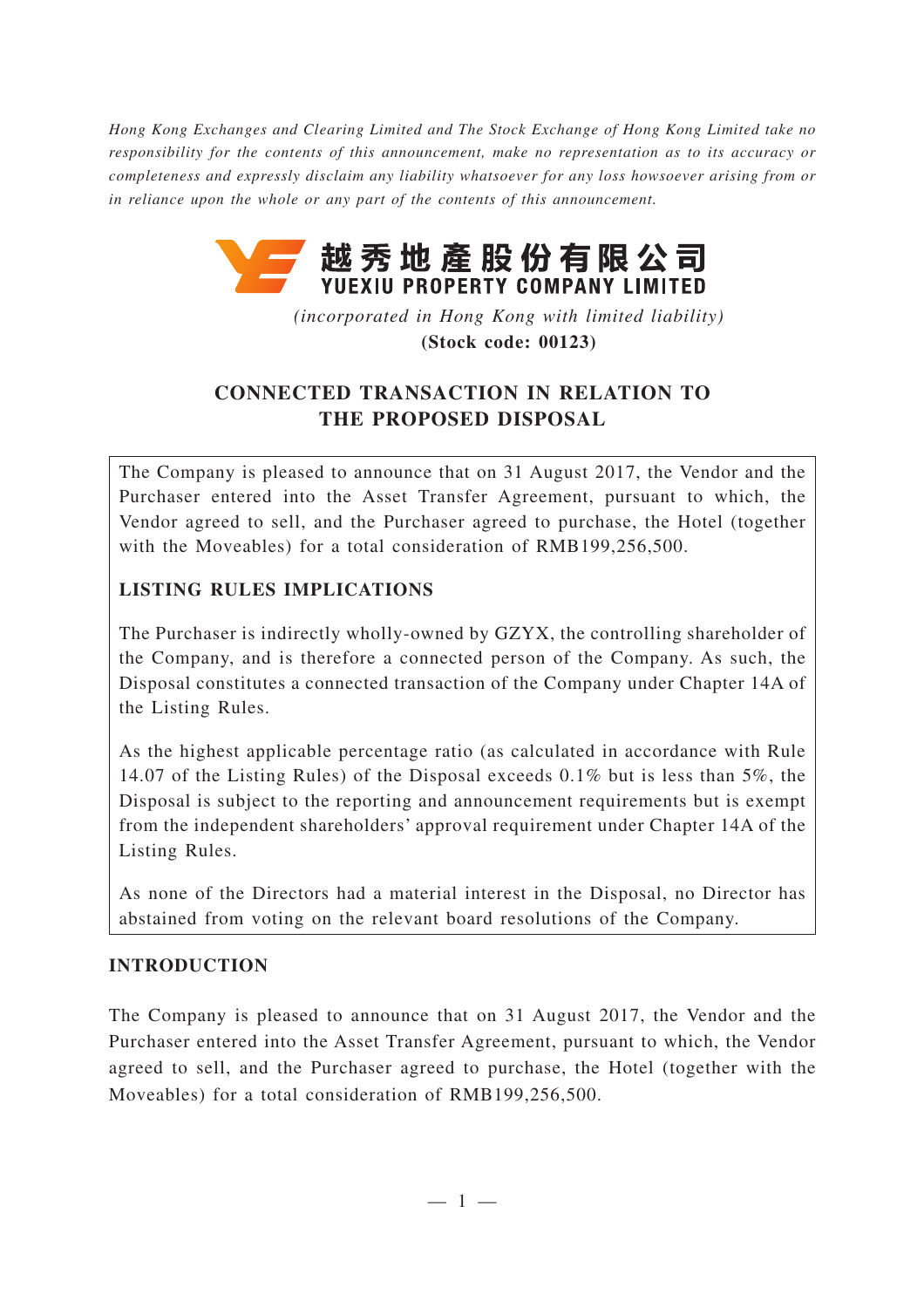## **ASSET TRANSFER AGREEMENT**

| Date:          | 31 August 2017                                                                                    |
|----------------|---------------------------------------------------------------------------------------------------|
| <b>Parties</b> |                                                                                                   |
| Vendor:        | 廣州城建開發景城房地產有限公司 (Guangzhou City<br>Construction & Development Jingcheng Property Co.,<br>$Ltd^*)$ |
| Purchaser:     | 廣州雅城房地產開發有限公司 (Guangzhou<br>Yacheng<br>Real Estate Development Limited*)                          |

#### **Assets to be disposed of**

Pursuant to the Asset Transfer Agreement, the Vendor agreed to sell, and the Purchaser agreed to purchase, the Hotel (together with the Moveables) for a total consideration of RMB199,256,500 (the "**Purchase Price**"). The Hotel has a total gross floor area of approximately 35,902.68 square metres and the land use rights to the Hotel are held by the Vendor as at the date of this announcement. Based on the valuation conducted by the Independent Property Valuer, the market value of the Hotel as at 10 July 2017 was RMB196,000,000.

The Hotel (together with the Moveables) are sold to the Purchaser on an "as is" basis.

#### **Purchase Price and payment terms**

The Purchase Price shall be paid in full by the Purchaser to the Vendor within 15 business days from the date on which the Asset Transfer Agreement becomes effective (the "**Effective Date**"). The Purchaser shall pay such Purchase Price to the designated bank account of the Vendor.

The Purchase Price was determined after arm's length negotiation between the Vendor and the Purchaser with reference to, among other things, the market value of the Hotel as at 10 July 2017 in the amount of RMB196,000,000 as valued by the Independent Property Valuer. The Directors (including the independent non-executive Directors) consider that the Purchase Price is fair and reasonable, on normal commercial terms and in the interests of the Company and Shareholders as a whole.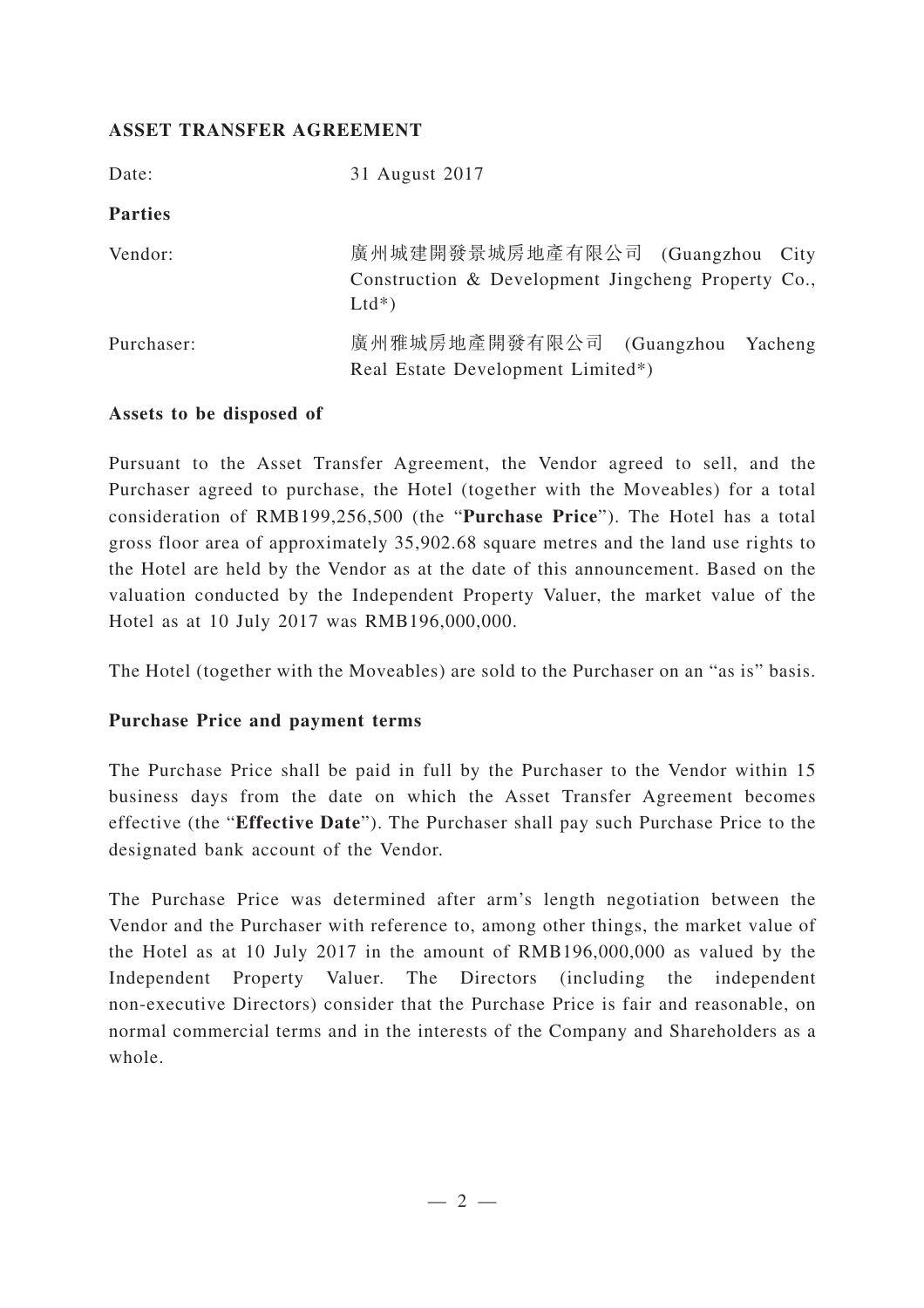## **Completion of the Disposal**

Completion of the Disposal shall take place on the date when the Purchase Price is paid to the Vendor by the Purchaser in full (the "**Completion Date**"). Subject to the Purchaser having paid the compensation amount payable pursuant to the terms of the Asset Transfer Agreement (if any), on the Completion Date, the Vendor shall deliver the Hotel (together with the Moveables) to the Purchaser, upon which all of the rights, obligations and risks in respect of the Hotel (together with the Moveables) are transferred to the Purchaser.

Within 15 business days from the date of the Asset Transfer Agreement, the Purchaser and the Vendor shall enter into a commodity sale and purchase contract, which is required for the registration of the transfer of property rights in respect of the Hotel by the relevant PRC governmental authorities (the "**Transfer Registration**"). The Purchaser shall be solely responsible for the aforesaid Transfer Registration, whilst the Vendor should provide the necessary cooperation.

## **Termination and penalty in the event of breach**

In the event that the Purchaser fails to fulfil its payment obligations in accordance with the terms under the Asset Transfer Agreement, the Purchaser shall pay penalty interest at the rate specified in the Asset Transfer Agreement for every day that the abovementioned breach subsists, and if the abovementioned breach continues to subsist for a period of 30 days after the relevant deadline stipulated in the Asset Transfer Agreement, the Vendor may terminate the Asset Transfer Agreement and the Purchaser shall pay the Vendor damages resulting from the abovementioned breach.

In the event that the Transfer Registration cannot be completed within 365 days from Effective Date, the Parties shall agree to terminate the Asset Transfer Agreement, and the Vendor shall refund without interest the balance of the Purchase Price paid by the Purchaser after deducting from the Purchase Price the compensation amount payable and expenses incurred by the Purchaser (if any). Further, in the event of the failure to complete the Transfer Registration or breach of other terms of the Asset Transfer Agreement, the defaulting Party shall pay the non-defaulting Party the applicable damages resulted from such breach(es) of the Asset Transfer Agreement.

The Asset Transfer Agreement shall be legally binding on the Parties from the Effective Date and shall not be unilaterally modified, rescinded or terminated, except that: (i) the Asset Transfer Agreement may be modified or rescinded upon mutual agreement by the Parties in writing; (ii) the Asset Transfer Agreement may be terminated on the occurrence of any force majeure events or in the event that the purpose of the Asset Transfer Agreement cannot be realized; or (iii) the Asset Transfer Agreement may be terminated in accordance with the applicable laws, regulations or other provisions of the Asset Transfer Agreement.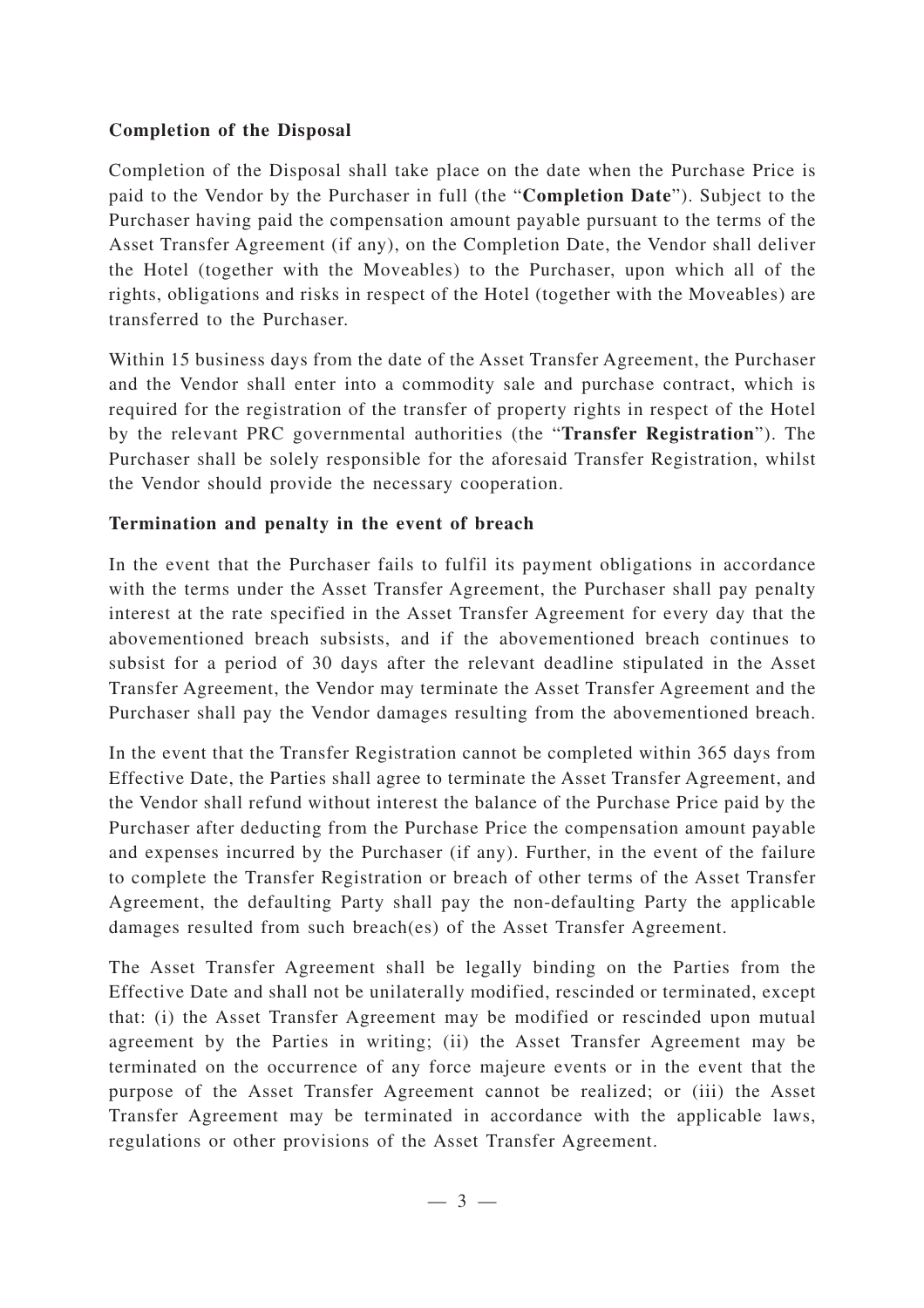## **FINANCIAL INFORMATION OF THE HOTEL**

The unaudited financial information of the Hotel prepared in accordance with the PRC Generally Accepted Accounting Principles for the financial years ended 31 December 2015 and 2016 and the six months ended 30 June 2017, respectively, is as follows:

|                          | For the       |                       | For the      |
|--------------------------|---------------|-----------------------|--------------|
|                          | financial     | For the               | six months   |
|                          | year ended    | financial             | ended        |
|                          | 31 December   | year ended            | 30 June      |
|                          |               | 2015 31 December 2016 | 2017         |
| Revenue                  | RMB26,540,900 | RMB20,527,200         | RMB6,279,100 |
| Net loss before taxation | RMB9,210,900  | RMB9,767,600          | RMB5,992,400 |
| Net loss after taxation  | RMB9,210,900  | RMB9,767,600          | RMB5,992,400 |

As at 30 June 2017, the unaudited net book value of the Hotel and the Moveables is approximately RMB95,338,000 and RMB601,500, respectively.

## **FINANCIAL EFFECTS OF THE DISPOSAL**

It is expected that the Group will record a gain of approximately RMB35,000,000 (after taxation) as a result of the Disposal. Such gain is calculated by reference to the unaudited aggregate net book value of the Hotel (together with the Moveables) as at 30 June 2017.

#### **USE OF PROCEEDS**

It is expected that the net proceeds from the Disposal will be applied towards the working capital of the Group.

#### **REASONS FOR AND BENEFITS OF THE DISPOSAL**

The Board considers that the Hotel, which is located in Conghua District in Guangzhou City, Guangdong Province, the PRC, is relatively low in terms of economic efficiency given its current status. The renovation and upgrading of the Hotel, if it were to proceed, will involve high costs. The Company is disposing of such property with relatively low economic efficiency at the market price in order to speed up the flow of cash back to the Company and achieve reasonable profit. Upon completion of the Disposal, the Hotel will be held or may be further re-developed by GZYX.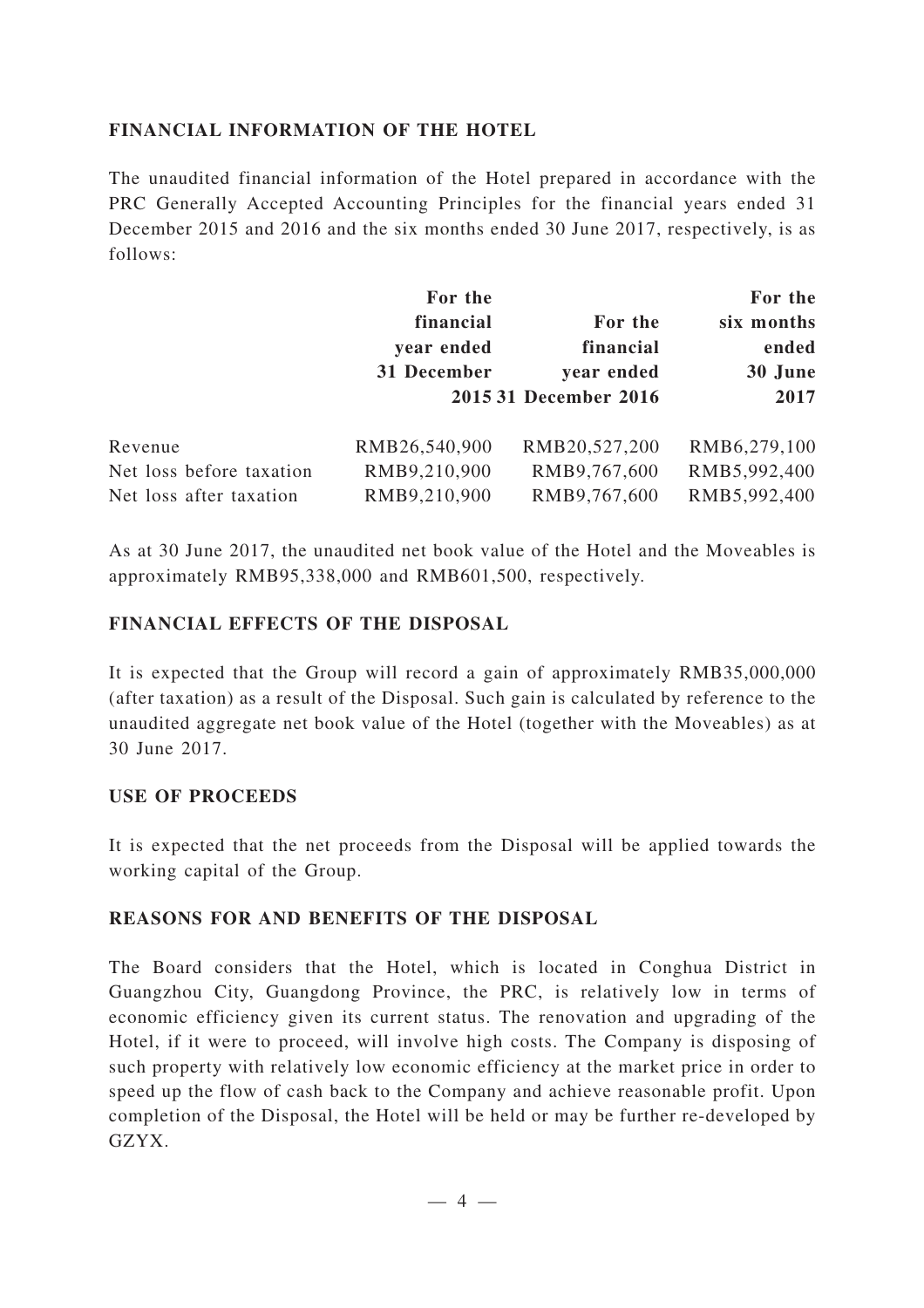Taking into account the reasons and benefits described above, the Directors (including the independent non-executive Directors) consider that the terms of the Disposal are on normal commercial terms, fair and reasonable and in the interests of the Company and the Shareholders as a whole.

## **INFORMATION OF THE COMPANY, THE VENDOR AND THE PURCHASER**

## **Information of the Company**

The Company is incorporated in Hong Kong with limited liability and the shares of which are listed on the Main Board of the Stock Exchange (Stock Code: 00123). The Group is principally engaged in property development and investment, mainly focusing on properties in Guangzhou and gradually expanding into the Pearl River Delta, Yangtze River Delta, Bohai Rim Economic Zone and Central Region.

## **Information of the Vendor**

The Vendor is principally engaged in real estate development and operation, management of self-owned properties, property leasing, and property management.

#### **Information of the Purchaser**

The Purchaser is principally engaged in real estate development and operation, property management, interior refurbishment and renovation, and investment management using its own funds.

## **IMPLICATIONS UNDER THE LISTING RULES**

The Purchaser is indirectly wholly-owned by GZYX, the controlling shareholder of the Company, and is therefore a connected person of the Company. As such, the Disposal constitutes a connected transaction of the Company under Chapter 14A of the Listing Rules.

As the highest applicable percentage ratio (as calculated in accordance with Rule 14.07 of the Listing Rules) of the Disposal exceeds 0.1% but is less than 5%, the Disposal is subject to the reporting and announcement requirements but is exempt from the independent shareholders' approval requirement under Chapter 14A of the Listing Rules.

As none of the Directors had a material interest in the Disposal, no Director has abstained from voting on the relevant board resolutions of the Company.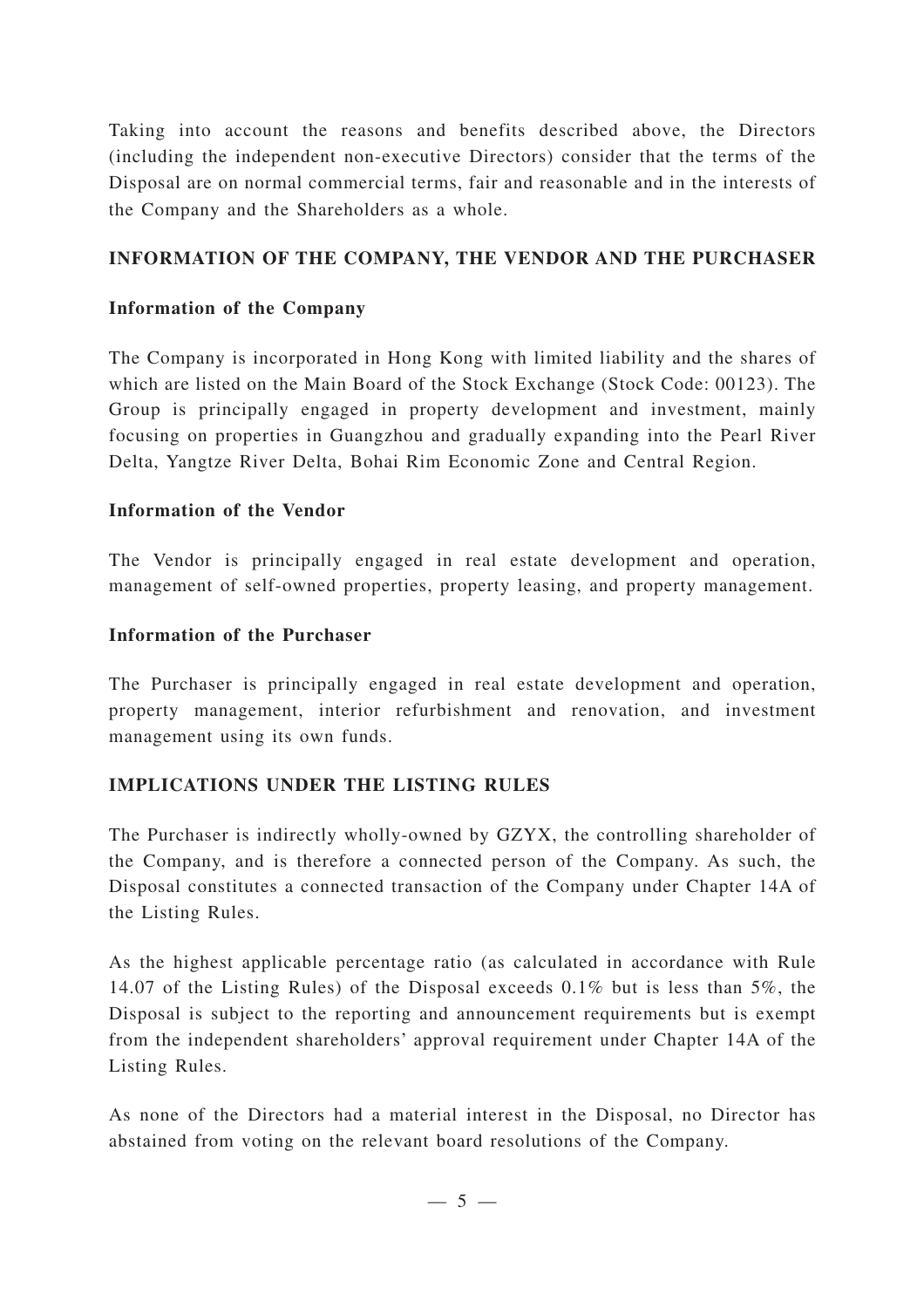## **DEFINITIONS**

In this announcement, the following expressions have the meanings set out below unless the context requires otherwise:

| "Asset Transfer<br>Agreement" | the Asset Transfer Agreement dated 31 August 2017<br>entered into between the Vendor and the Purchaser in<br>respect of the sale and purchase of the Hotel (together<br>with the Moveables)                                                                                                        |
|-------------------------------|----------------------------------------------------------------------------------------------------------------------------------------------------------------------------------------------------------------------------------------------------------------------------------------------------|
| "Board"                       | the board of Directors                                                                                                                                                                                                                                                                             |
| "Company"                     | Yuexiu Property Company Limited, a limited liability<br>company incorporated under the laws of Hong Kong and<br>the shares of which are listed on the Main Board of the<br>Stock Exchange (Stock Code: 00123)                                                                                      |
| "Completion Date"             | has the meaning ascribed to it under the section "Asset<br>Transfer Agreement - Completion of the Disposal"                                                                                                                                                                                        |
| "connected person"            | has the meaning ascribed to it under the Listing Rules                                                                                                                                                                                                                                             |
| "Directors"                   | the directors of the Company                                                                                                                                                                                                                                                                       |
| "Disposal"                    | the sale of the Hotel (together with the Moveables) and<br>all title, rights, benefits and obligations in relation<br>thereto by the Vendor to the Purchaser as contemplated<br>by and pursuant to the Asset Transfer Agreement                                                                    |
| "Effective Date"              | has the meaning ascribed to it under section "Asset<br>Transfer Agreement - Purchase Price and payment<br>terms"                                                                                                                                                                                   |
| "Group"                       | the Company and its subsidiaries                                                                                                                                                                                                                                                                   |
| "GZYX"                        | 廣州越秀集團有限公司 (Guangzhou Yue Xiu Holdings<br>Limited*), a limited liability company incorporated<br>under the laws of the PRC, which is beneficially<br>wholly-owned by the Guangzhou Municipal People's<br>Government of the PRC and which is the ultimate<br>controlling shareholder of the Company |
| "Hong Kong"                   | the Hong Kong Special Administrative Region of the<br>People's Republic of China                                                                                                                                                                                                                   |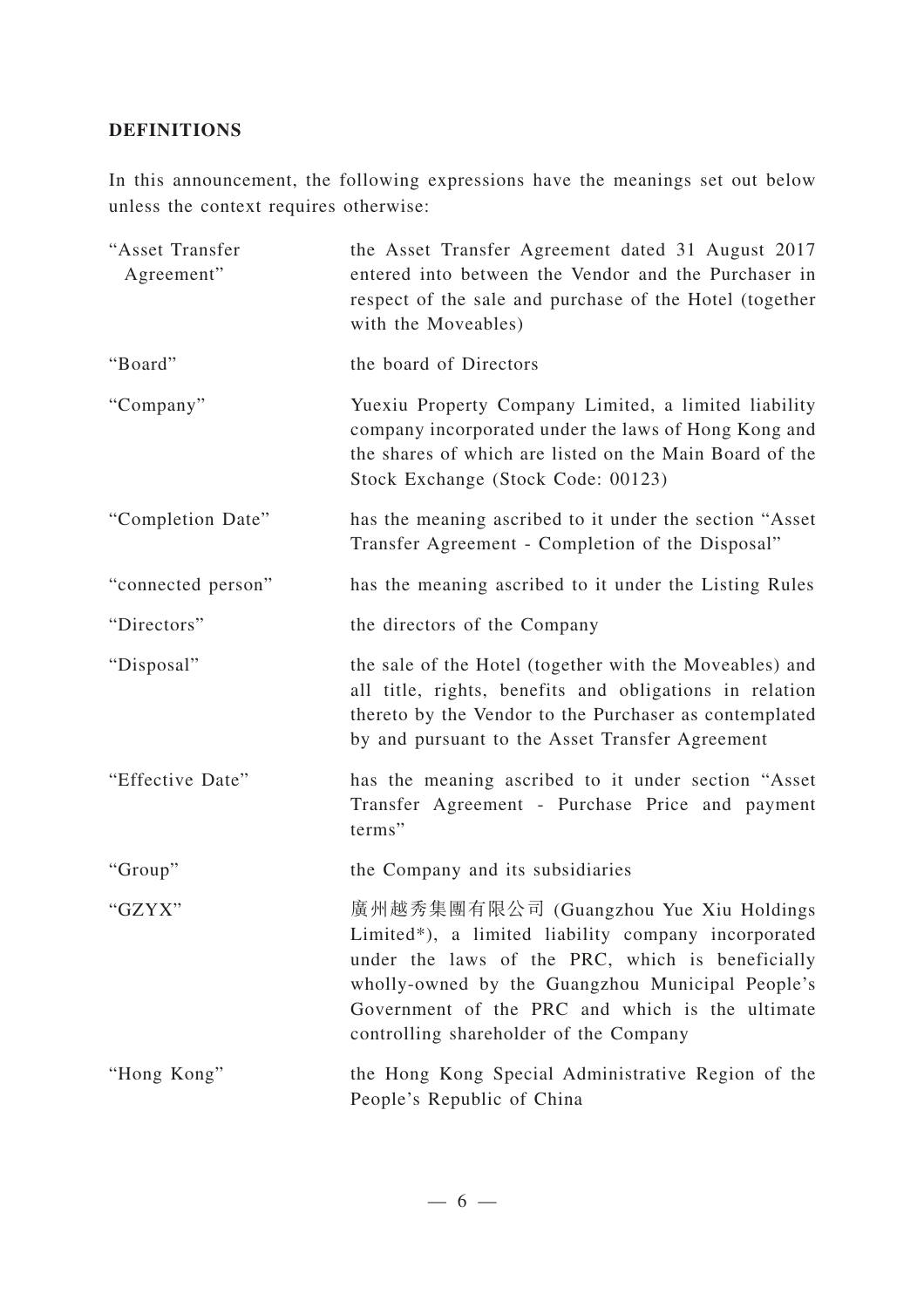| "Hotel"                          | the real property being operated as a hotel named<br>逸泉國際大酒店 (Espring Hotel) located on No. 1<br>Qinquan Road, Yiquan Shanzhuang, Jiekou Street,<br>Conghua District, Guangzhou City, Guangdong<br>Province, the PRC |
|----------------------------------|----------------------------------------------------------------------------------------------------------------------------------------------------------------------------------------------------------------------|
| "Independent Property<br>Valuer" | Greater China Appraisal Limited                                                                                                                                                                                      |
| "Listing Rules"                  | the Rules Governing the Listing of Securities on the<br>Stock Exchange                                                                                                                                               |
| "Moveables"                      | the relevant gardening machineries, electrical and<br>appliances, furniture, work<br>electronic<br>trailers,<br>hand-tools and low value consumables currently placed<br>in, or used for maintenance of the Hotel    |
| "Parties"                        | the Vendor and the Purchaser, each a "Party"                                                                                                                                                                         |
| "PRC"                            | the People's Republic of China which, for the purpose<br>of this announcement, excludes Hong Kong, the Macau<br>Special Administrative Region and Taiwan                                                             |
| "Purchase Price"                 | has the meaning ascribed to it under the section "Asset<br>Transfer Agreement - Assets to be disposed of"                                                                                                            |
| "Purchaser"                      | 廣州雅城房地產開發有限公司 (Guangzhou Yacheng<br>Real Estate Development Limited*), a limited liability<br>company incorporated under the laws of the PRC and<br>which is indirectly wholly-owned by GZYX                         |
| "RMB"                            | Renminbi, the lawful currency of the PRC                                                                                                                                                                             |
| "Shares"                         | ordinary share(s) of the Company                                                                                                                                                                                     |
| "Shareholders"                   | holders of Shares                                                                                                                                                                                                    |
| "Stock Exchange"                 | The Stock Exchange of Hong Kong Limited                                                                                                                                                                              |
| "Transfer Registration"          | has the meaning ascribed to it under section "Asset<br>Transfer Agreement - Completion of the Disposal"                                                                                                              |